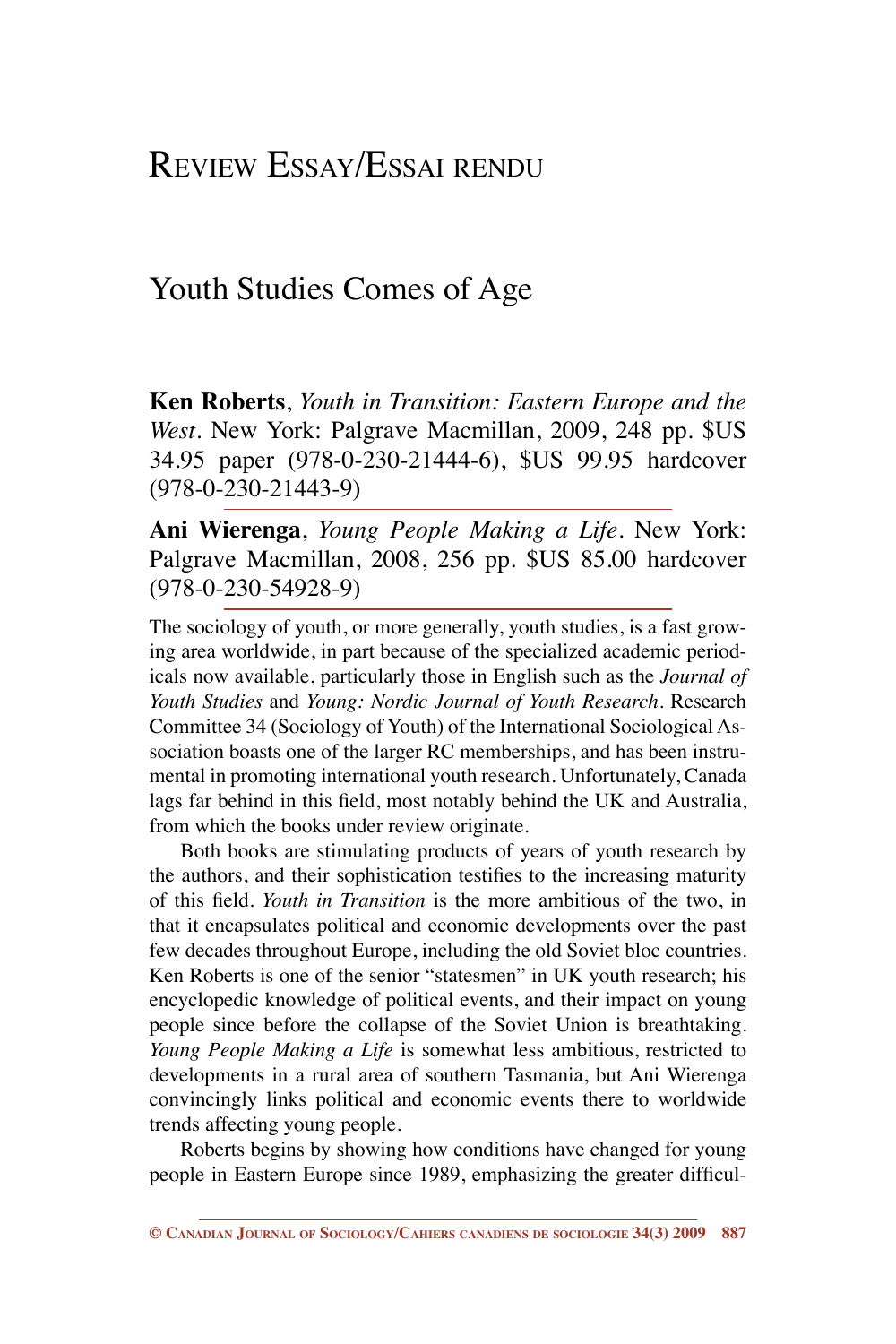#### **888 © Canadian Journal of Sociology/Cahiers canadiens de sociologie 34(3) 2009**

ties in the post-communist period faced by youth whose formative years were during the Soviet era in comparison to those whose grew up after 1989. Comparisons are also made with conditions in Western Europe and other parts of the world (including Canada in a few instances), in chapters devoted to labour markets and educational systems, which he argues are converging in structuring the increasingly prolonged youth period. From these foundations, Roberts devotes an entire chapter to a central process in young people's lives worldwide as they have been affected by globalization and neoliberalism — individualization. This chapter is especially useful in showing how the individualization process is more than a contested abstraction. General sociologists who have only read extreme poststructuralist claims concerning this concept will benefit from seeing the nuances and complexities of the individualization process in the lives of young people in different societies, and how the structure/agency debate takes on a new life with the identification of "structured individualisation" by late modernists.

The remaining chapters of *Youth in Transition* will be of most interest to sociologists specializing in family, leisure patterns, class, and political engagement. Roberts concludes with an excellent chapter summarizing the global convergence of youth transitions in the form of structural underemployment, the massification of higher education (including the worldwide decline of secondary-level vocational training and its creep into the tertiary level of academia), destructured transitions into adulthood (as youth labour markets collapse and the young flee into higher educational systems), the global spread of youth cultures, and the paradoxical depoliticization of the young.

Wierenga's *Young People Making a Life* is a social psychological analysis with an interpretative emphasis. Her book is unique in providing a longitudinal, qualitative study that combines rich ethnography with interesting analyses and theory development of the subjectivity of her respondents. This 15-year study began in the early 1990s when she was a youth worker in a small Tasmanian community, and is based on interviews she conducted with a group of 32 young people "coming of age," for her Honours BA and then her PhD dissertation.

Wierenga clearly documents the negative impact of globalization on rural communities. The community she studied was stripped of most of its means of livelihood over the course of her research. Young people were left with few local options, forcing them after grade 10 to seek *postcompulsory* educations or jobs elsewhere. She describes how they coped with this, looking for new and old sources of meaning in their lives, and struggling with an indifferent or hostile labour market. The differing coping styles she identified rely largely on different approaches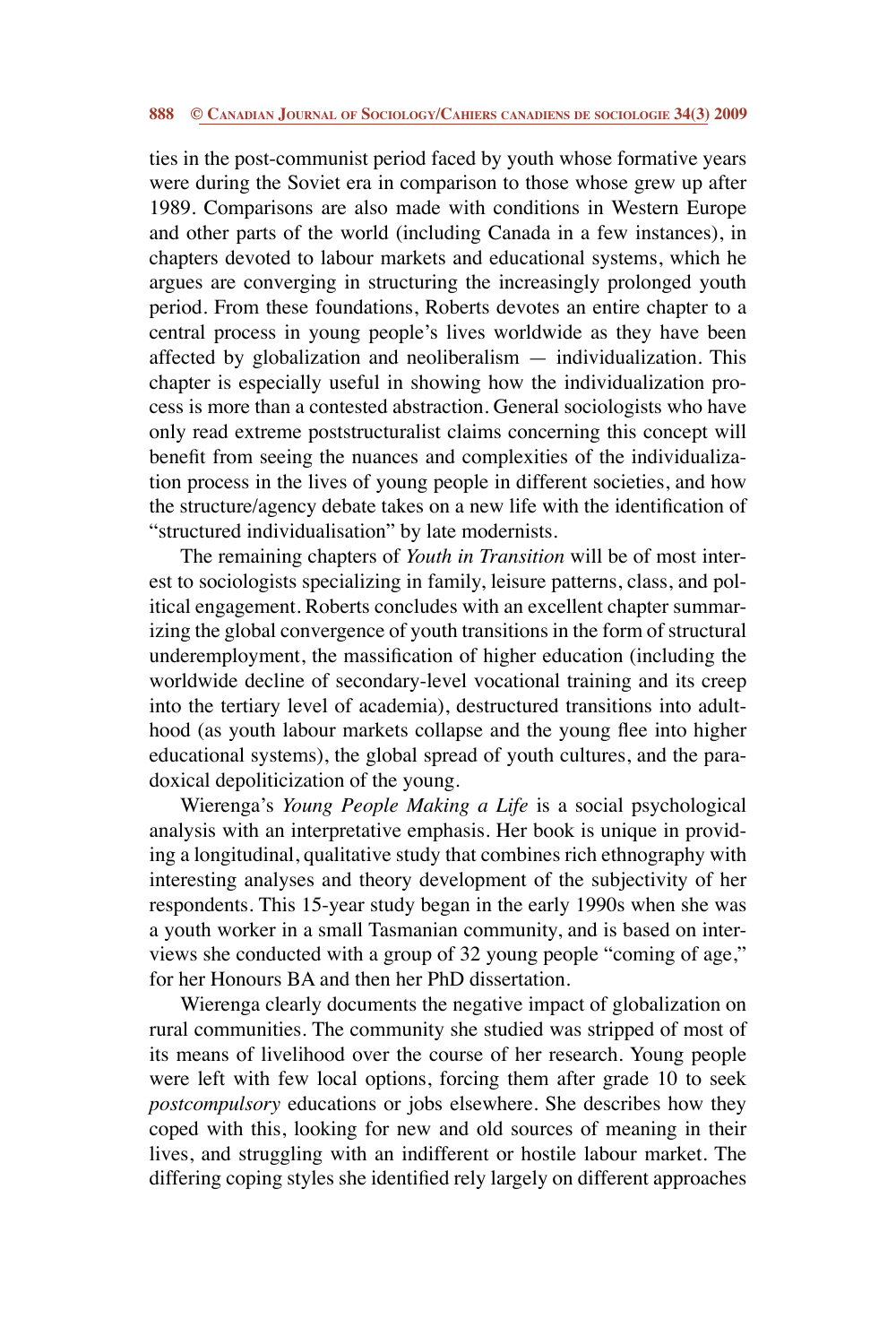to social connections, negotiation styles, "practices of engagement," and the channeling of resources.

Wierenga addresses some of the same themes as Roberts and touches on many of the same debates in the youth literature: the collapse of the youth labour market and the necessity of pursuing higher forms of education, the individualization process, the role of the family in youth transitions, and the structure/agency debate. By the very nature of her social psychological perspective, more detail is provided on the personal and sometimes intense and troubled struggles of young people with the protracted, disjunctive transition to adulthood, and what it means for their future prospects. With her interpretative approach, we hear about these experiences through the voices of her young informants. Wierenga develops these data into something of a middle-range theory centred around typologies of the strategies her informants used to cope with the demands placed upon them by the individualization process and the structural barriers and opportunities in their individual lives.

Like other fields of study, youth studies is approached in a variety of ways that represent epistemological or disciplinary cleavages, but a more catholic approach on the part of a book author might have avoided or reconciled antagonisms among those who take different approaches to the same problem, and in the process advanced the field further. Neither author attempted such reconciliations. I will provide a few examples of where each author might have bridged epistemological or disciplinary boundaries and thereby enhanced their analyses and added more value to the field.

While Roberts makes a number of bold and innovative arguments, some political economists will want more analysis of neoliberalism as a chief cause of difficulty in the lives of young people in the countries he analyzes. In its absence, there is a sense of acceptance of, or resignation to, the inevitability of neoliberalism and the "new normal" it has created in prolonged transitions fraught with risks, misdirections, and dead ends. Roberts certainly refers to neoliberal influences, but they are underplayed, treated almost as functional, without any explanation for what functions the disjunctive, struggle-ridden transitions to adulthood created by neoliberalism might play in present or future society. Consequently, the reader is left with a curiously inconsistent conservatism: having identified a litany of problems facing young people and massive failures on the part of governments and markets to provide security in transitions, Roberts is oddly complacent about the current situation; he provides no policy recommendations and ends by chiding youth researchers for being in a "crisis mode." He seems to think that because most previous attempts to remedy youth problems have failed,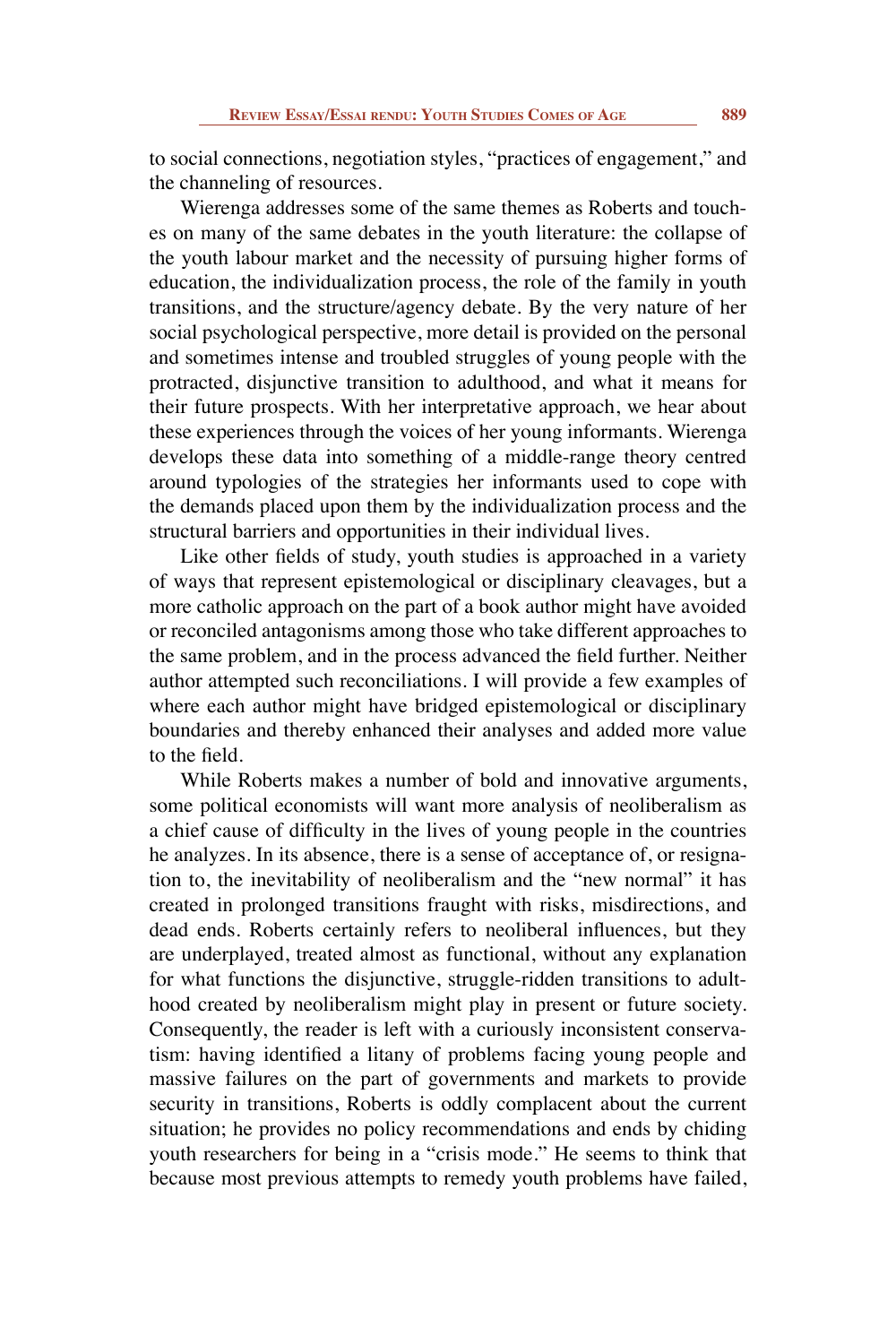#### **890 © Canadian Journal of Sociology/Cahiers canadiens de sociologie 34(3) 2009**

we are stuck with them, in a now "normalized" situation, until future generations of young people develop the political consciousness to rise up against the system that disadvantages them. At the same time, youth researchers who show concern for the impact of disjunctive and risky transitions are accused of blaming young people with what he identifies as the "scarring thesis" that disadvantages experienced during this protracted period will affect future life chances. The implication seems to be that we should not deplore these disadvantages because by doing so we are somehow placing young people in a negative light.

In contrast to Roberts's complacence about the impact of neoliberalism, Wierenga conveys an urgent concern for the impact of neoliberal globalization on a small rural community and for the young people struggling to make the transition to a meaningful, adult independence (which she carefully shows has different meanings for different people). Roberts might dismiss her as being in "crisis mode" but Wierenga could counter by pointing out his remoteness from the lives of the young, and his acceptance of the "grand narrative" of neoliberalism and its consequences. At the same time, more positivistic readers may find Wierenga's approach preachy at times, in a vein of political correctness that attempts to be nonjudgmental at all costs. At times she goes further than Roberts in her youth advocacy, leaving little allowance for researchers to evaluate the wisdom of certain trajectories undertaken by some young people, even if that evaluation recognizes the structural obstacles they face.

Substantively, those who have seriously studied the structure/agency debate may find the depictions of agency among Wierenga's respondents confusing. Wierenga seems to claim that her respondents are equally agentic in their choice-making, without considering that agency is best viewed as a variable. Treating a concept as a constant (i.e., with no variation) renders it ineffectual from an analytic point of view. Instead, she develops a typology of different forms of (equivalent) agency. This is useful in some respects, but these types could easily be ordered along a continuum reflecting degrees of adequacy within specific contexts, which she does not do. Clearly, all young people make choices, but choice making cannot be all there is to agency if the concept is to have meaning. Some choices are more prudent than others, and people who make more prudent choices tend to do better in life than others, even if they face structural obstacles. In fact, agency is often understood in the literature in terms of the ability to overcome obstacles by penetrating structures, not by making choices that reinforce the obstacles to that penetration.

Finally, Wierenga identifies her approach as employing grounded theory, and while she does develop theory as she goes, much of it is available elsewhere. She did not take advantage of, and build upon, theor